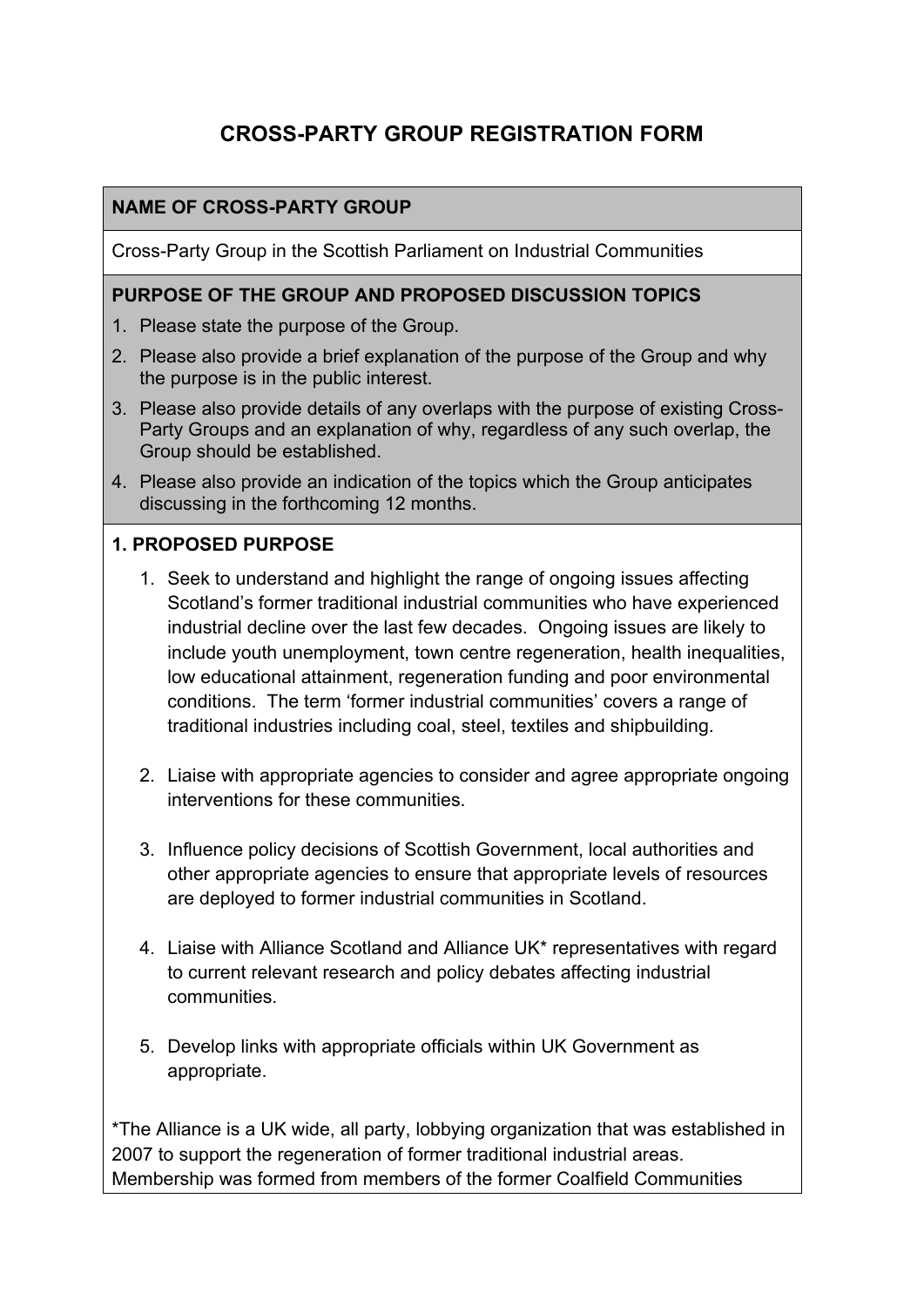Campaign, Steel Action and Leading Action for Textiles, Clothing and Footwear.

NB. Alliance Scotland representatives would perform the role of Secretariat to the Cross Party Group

# **2. BRIEF EXPLANATION OF PURPOSE**

The Group intends to examine the issues that affect Scotland's industrial communities and what can be done to revitalise them. This is in the public interest as such communities form a large part of Scottish society and revitalisation would have many substantial socio-economic benefits.

# **3. OVERLAP WITH OTHER GROUPS**

There may be some overlap with the Towns and Town Centres CPG. However the Industrial Communities CPG does not focus specifically on towns but on communities in general.

# **4. PROPOSED TOPICS FOR DISCUSSION**

Scotland's Industrial Strategy

Geothermal Energy – Scottish Government feasibility studies

Energy – renewables and energy supplies

A Manufacturing Future for Scotland

Regional Selective Assistance – 2015/16 Results

The current position of the Steel Industry and future possibilities

The future of Prestwick Airport

Scottish Vacant and Derelict Land Survey 2015

Case Studies of success stories in Post Industrial Communities

Land Reform

Community Empowerment (Scotland) Act 2015

Welfare to Work

Coalfield Regeneration Initiatives

The Lottery and Communities

Scottish Council Elections in 2017 and potential impact on our agenda

# **MSP MEMBERS OF THE GROUP**

Please provide names and party designation of all MSP members of the Group.

Clare Adamson [SNP]

Tom Arthur [SNP]

Colin Beattie [SNP]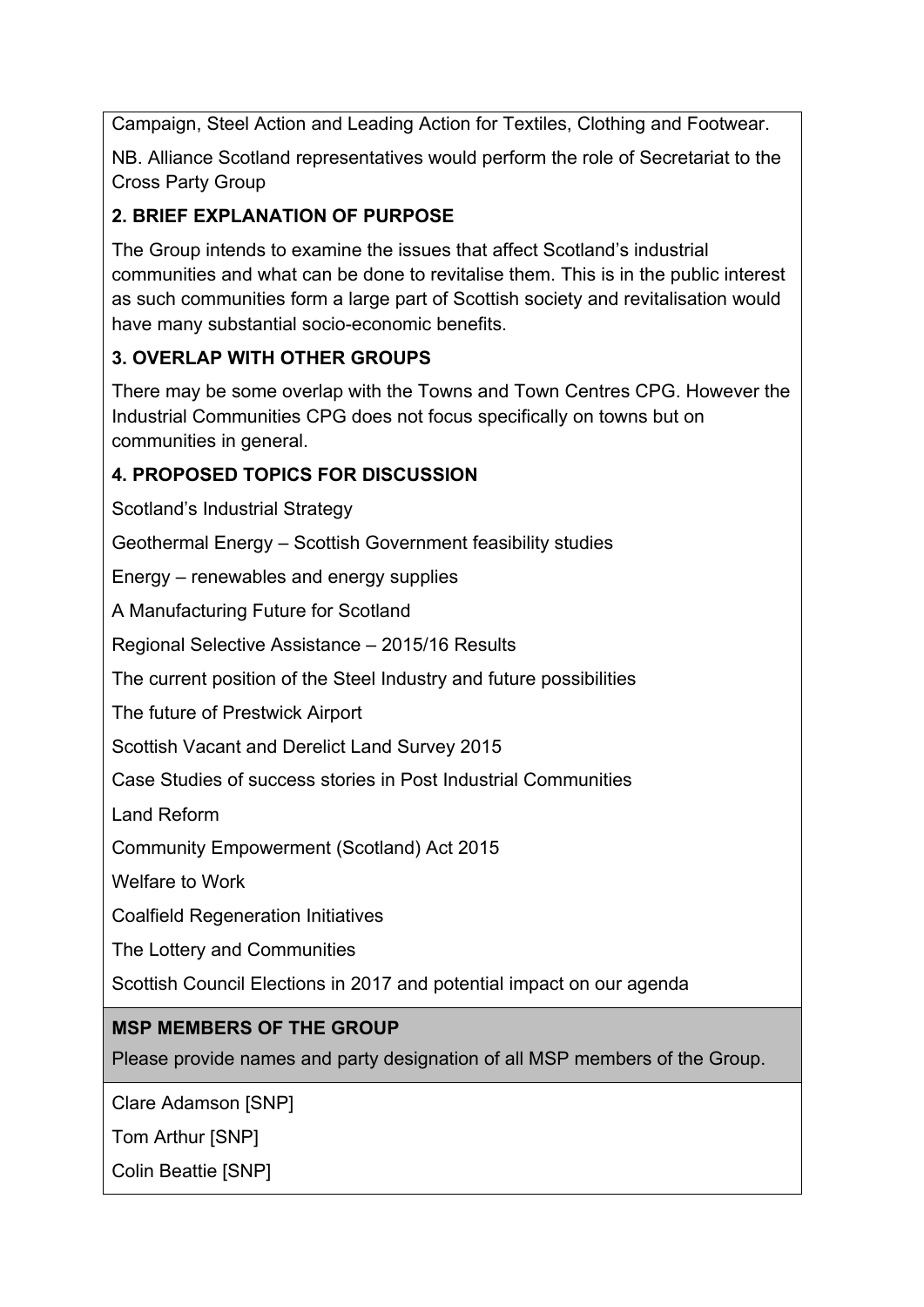Neil Bibby [Labour]

Mark Griffin [Labour]

Richard Leonard [Labour]

Angus MacDonald [SNP]

Fulton MacGregor [SNP]

Ivan McKee [SNP]

Stuart McMillan [SNP]

John Mason [SNP]

Alex Rowley [Labour]

Tavish Scott [Liberal Democrats]

Brian Whittle [Conservative]

Andy Wightman [Green]

# **NON-MSP MEMBERS OF THE GROUP**

For organisational members please provide only the name of the organisation, it is not necessary to provide the name(s) of individuals who may represent the organisation at meetings of the Group.

| <b>Individuals</b> |                                             |
|--------------------|---------------------------------------------|
| Organisations      | Industrial Communities Alliance - Secretary |
|                    | <b>Argyll and Bute Council</b>              |
|                    | <b>Clackmannanshire Council</b>             |
|                    | <b>Coalfield Communities Federation</b>     |
|                    | <b>Coalfields Regeneration Trust</b>        |
|                    | <b>Dumfries and Galloway Council</b>        |
|                    | <b>East Ayrshire Council</b>                |
|                    | <b>East Dunbartonshire Council</b>          |
|                    | <b>East Renfrewshire Council</b>            |
|                    | <b>Fife Council</b>                         |
|                    | <b>Glasgow City Council</b>                 |
|                    | <b>Inverclyde Council</b>                   |
|                    | <b>Midlothian Council</b>                   |
|                    | <b>National Union of Mineworkers</b>        |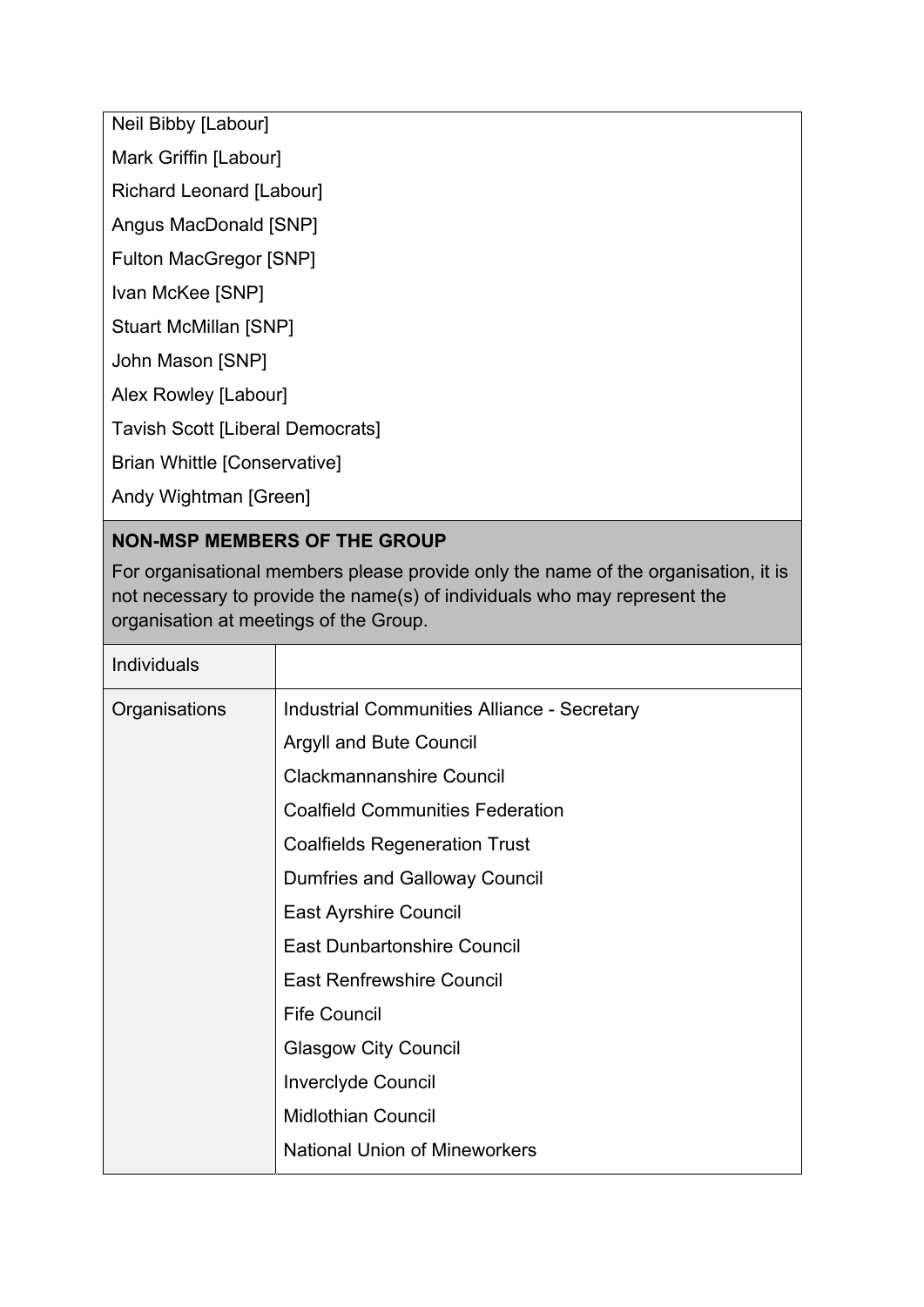| <b>North Ayrshire Council</b>      |
|------------------------------------|
| <b>North Lanarkshire Council</b>   |
| <b>Renfrewshire Council</b>        |
| South Ayrshire Council             |
| <b>South Lanarkshire Council</b>   |
| <b>West Dunbartonshire Council</b> |

### **GROUP OFFICE BEARERS**

Please provide names for all office bearers. The minimum requirement is that two of the office bearers are MSPs and one of these is Convener – beyond this it is a matter for the Group to decide upon the office bearers it wishes to have. It is permissible to have more than one individual elected to each office, for example, co-conveners or multiple deputy conveners.

| Convener               | <b>Colin Beattie</b>                   |
|------------------------|----------------------------------------|
| <b>Deputy Convener</b> | Neil Bibby                             |
| Secretary              | <b>Industrial Communities Alliance</b> |
| Treasurer              | N/A                                    |

# **FINANCIAL BENEFITS OR OTHER BENEFITS**

Please provide details of any financial or material benefit(s) the Group anticipates receiving from a single source in a calendar year which has a value, either singly or cumulatively, of more than £500. This includes donations, gifts, hospitality or visits and material assistance such as secretariat support.

N/A

#### **SUBSCRIPTION CHARGED BY THE GROUP**

Please provide details of the amount to be charged and the purpose for which the subscription is intended to be used.

N/A

#### **CONVENER CONTACT DETAILS**

| Name                     | <b>Colin Beattie</b> |
|--------------------------|----------------------|
| Parliamentary<br>address | M3.05                |